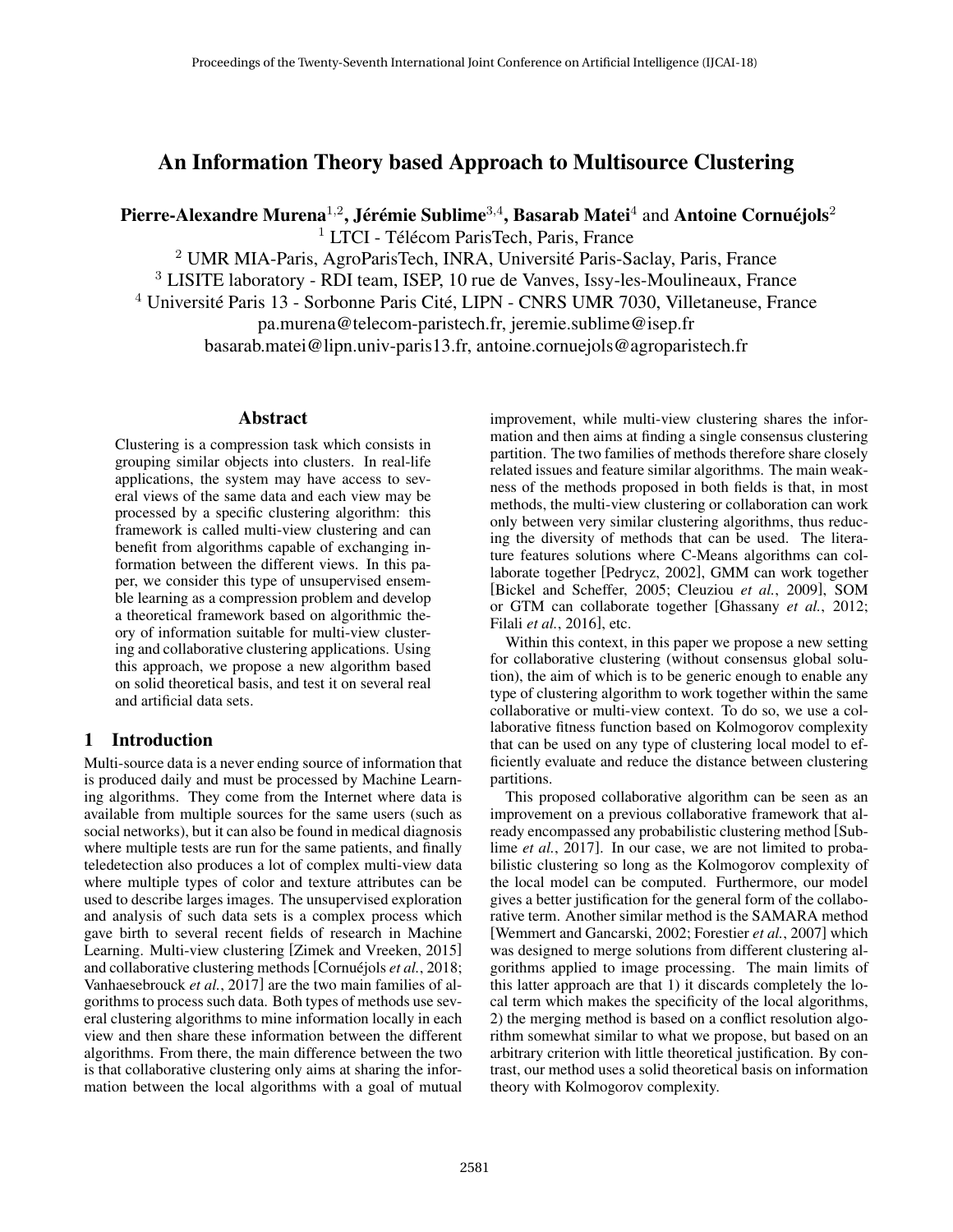The remainder of this article is organized as follows: In Section 2, we present the general idea of the method and define a restricted universal Turing machine adapted to multisource clustering. In Section 3, we expose an algorithm based on the presented framework. Applications of this algorithm on artificial and real data sets is presented in Section 4. We eventually discuss the advantages of our method and its potential improvements in Section 5.

# 2 Collaboration with Minimum Description Length principle

### 2.1 Reminder: Kolmogorov Complexity

A long philosophical tradition has investigated the problem of induction. Among the proposed methodologies, Ockham's razor is widely used and discussed. This simplicity principle states that, among all possible hypotheses, only the "simplest" one should be chosen to describe an observation. A more formal version of this idea has been introduced in computer science by [Wallace and Boulton, 1968] and [Rissanen, 1978] with the Minimum Description Length (MDL) principle. This principle states that the best model to select leads to a maximal compression of observed data.

The notion of *description length* originates from algorithmic theory of information and designates the minimal number of bits needed by a Turing machine to describe an object [Li and Vitanyi, 2008]. This measure is given by the tool of Kolmogorov complexity. If  $M$  is a fixed Turing machine, the complexity of an object **x** given an object **y** on machine  $M$  is defined as  $K_{\mathcal{M}}(\mathbf{x}|\mathbf{y}) = \min_{p \in \mathcal{P}_{\mathcal{M}}} \{ l(p) : p(\mathbf{y}) = \mathbf{x} \}$  where  $P_M$  is the set of programs on  $M$ ,  $p(y)$  designates the output of program  $p$  with argument  $y$  and  $l$  measures the length (in bits) of a program. When the argument y is empty, we use the notation  $K_{\mathcal{M}}(\mathbf{x})$  and call this quantity the complexity of x.

## 2.2 Fixing the Machine

With this definition, the complexity of an object cannot be considered as an intrinsic property of the object since it depends on a fixed Turing machine M. In order to overcome this weakness, the *invariance theorem* enables to define a machine-independent definition of the complexity. Although such a measure has a major theoretical impact (see for instance [Solomonoff, 1964; Hutter, 2000]), we will focus on a machine-dependent approach in the rest of this paper. Our choice is motivated by three main reasons exposed thereafter.

First, the universal complexity is not computable, since it is defined as a minimum over all programs of all machines. By choosing a precise machine, we restrict the research to a minimization over the set of programs only, which can be relatively simple depending on the chosen machine.

Secondly, machine dependency is a fundamental property of learning. It is intuitively obvious that all learners have their own data processing, and thus are naturally biased toward some precise tasks. For instance, human mind is designed to perceive some regularities in scenes that state-of-the-art algorithms cannot get, while they are unable to cope with pattern recognition in strings like DNA, which is now a basic task for a computer program. Since any learning method has a natural bias toward some kinds of problems, we propose here to interpret this property in terms of machine dependency: A learning algorithm corresponds to a specific choice of a Turing machine with its representation bias.

Finally, we have to notice that this assumption is a classical assumption in statistical learning theory. The restriction of the research space to classes of decision functions (hence classes of Turing machines) is even the key hypothesis in learning theory and leads to all classical definitions such as the VC-dimension in supervised learning. Statistical learning relies on this very assumption: because of the noncalculability of probabilities and in order to prevent overfitting (i.e. to reject distributions which do not obey the commonly admitted aim of generalization), the assumption of choosing a restricted set of hypotheses is well accepted in the machine learning field.

In the following, we consider that the machine  $M$  is fixed. To make the equations easier to read, we will omit to specify the machine  $M$  in the complexity (hence we will denote by  $K(\mathbf{x})$  the complexity of x on the chosen machine). The purpose of the following section is to describe a class of Turing machines which is adapted to the multi-view setting.

# 2.3 Local Sub-Machine

Given multi-view data, the purpose here is to define a parameterized class of Turing machines M which generate the data. In a multi-source setting, and without any loss of generality, we consider that each view is encoded on a tape. We consider that data points are encoded in a given (and known) order and are separated, in such a way that the content of a tape can be uniquely decoded.

Local clustering (ie. clustering on a single view) can be interpreted as a compression of data based on external parameters. For instance, a centroid-based clustering (like K-means, K-medoids or GTM) compresses the data by "factorizing" a common position into the center. We propose to define *local*  $sub-machines$  as machines which take as input a parameter  $\theta$ <sup>j</sup> and a solution vector  $S^j$  and output the corresponding data. The length of such machines is equal to  $K(X^j|S^j, \theta^j)$ .

The format of these machines will depend on the nature of the clustering algorithms. It is noticeable that the framework of algorithmic learning theory authorizes a large class of data representations (and thus can be used for collaboration between different types of clustering methods). We provide a couple of examples in the following:

- Prototype-based models (K-means, K-medoids, GTM, SOM...): the parameter  $\theta^j$  is the description of the prototypes. Each data point is represented by its membership to its associated prototype (the association table being given by the solution vector  $S^j$ )
- Probabilistic models (GMM...): the parameter  $\theta^j$  describe the probability distribution inferred by the system. In general, this distribution is parametric and  $\theta^j$  can be associated to the parameters of the distribution. The description length of data  $X$  knowing a distribution  $\mu$  is given by the relation  $K(X|\mu) = -\log \mu(X)$ .
- Density-based models (DBSCAN, OPTICS...): Even if such models do not rely on a direct descriptive model, it is possible to consider  $\theta$  as a data reordering. The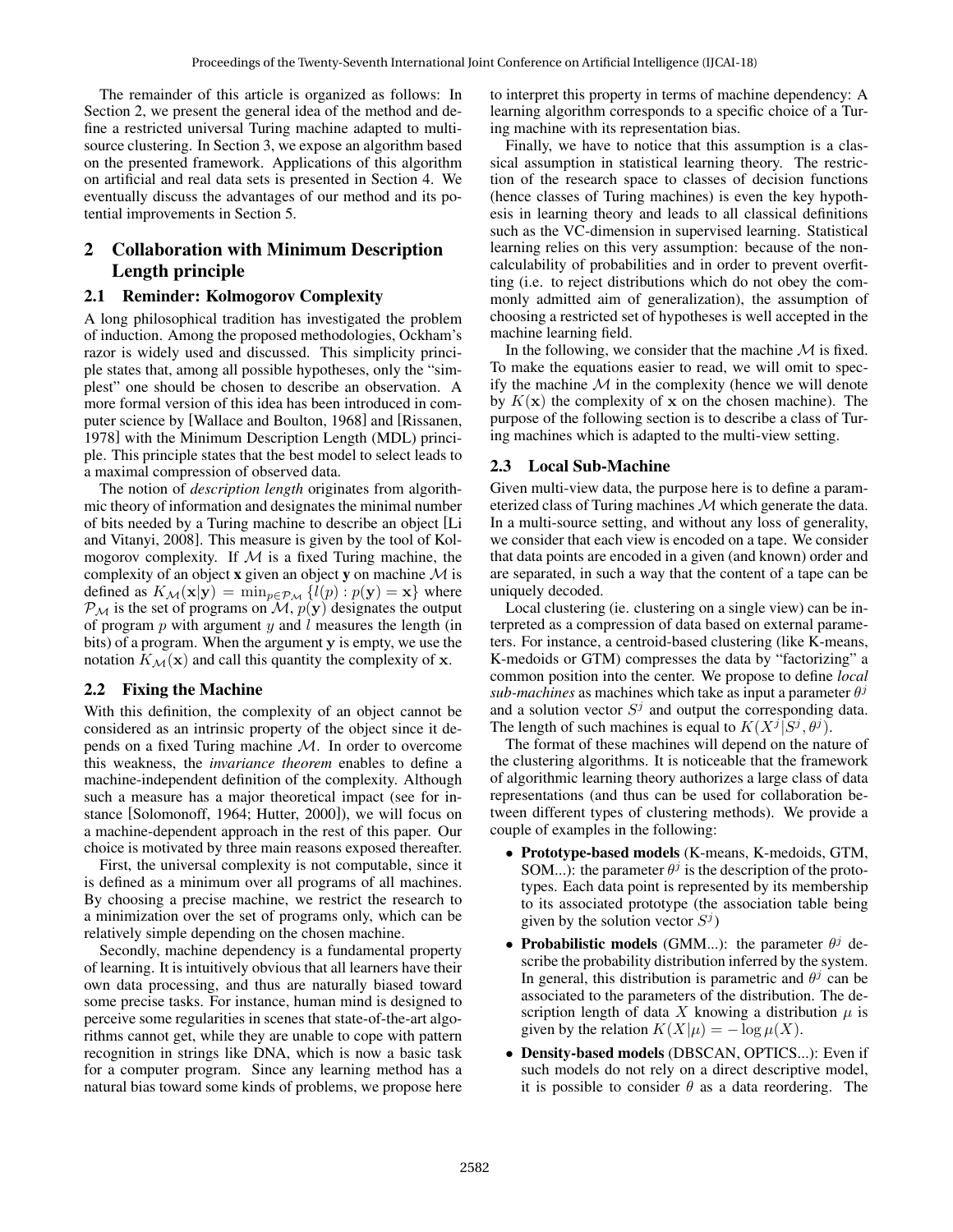total data set description is then based on the position of previous points in the new order.

### 2.4 From Global Parameters to Local Views

We propose a decomposition of the global Turing machine into sub-machines, as exposed in Figure 1. In order to make the description more understandable, we invite the reader to think of machines as actual computer programs and the complexity (also called length) as the length of the program as written in a fixed programming language.

The  $j$ -th local sub-machine is in charge of producing data  $X^j$  from the clustering parameter  $\theta^j$  and the solution vector  $S^j$ , received as inputs. These parameters were transferred to it from a *global configuration machine* which stores the whole configuration (ie. the complete description of all  $\theta$ <sup>j</sup>s and  $S$ <sup>j</sup>s). A splitting operation is needed to transform the output  $\langle \theta^1, S^1, \ldots, \theta^J, S^J \rangle$  of the *global configuration machine* into the inputs  $\langle \theta^j, S^j \rangle$  of the local sub-machines. Since we use prefix codes and the index  $j$  of the parameters  $\theta^j$  and  $S^j$  is explicitly given onto the tape of the global sub-machine, the complexity of this splitting operation is a constant which does not depend on the data nor on the parameters.

The *global configuration machine* receives as input the local parameters  $\theta^1, \ldots, \theta^J$  and a global solution vector  $\langle S^1, \ldots, S^J \rangle$ . The length of this machine corresponds to the description length of the parameters  $\theta$  and the cost of a concatenation (hence a constant). The complexity of the local solutions is measured by the description length of the sub-machine in charge of their generation.

The key of collaboration lies in the construction of the local solutions  $\langle S^1, \ldots, S^J \rangle$ . This construction relies on a global unknown solution  $S$  which might be interpreted as a consensus. The nature of parameter  $S$  will be discussed later: In this section, we only consider it as a global parameter used for the construction of local solutions. For each view  $j$ , a sub-machine computes  $S^j$  from the global solution S. The length of this sub-machine is  $\sum_{j=1}^{J} K(S^j|S)$ . Designing the index *i* counts as a constant in the complexity and thus is not indicated.

#### 2.5 Complexity of a Machine

The architecture of the described machine is summed up in Figure 1. The machines described by such a schema constitute a parametric machine class given with parameters  $\theta^1, S^1, \ldots, \theta^J, S^J, S$ . The length of a machine in this class, up to an additive constant, is given by:

$$
l(\mathcal{M}) = K(S) + \sum_{j=1} K(X^j | S^j, \theta^j) + K(S^j | S) + K(\theta^j) \tag{1}
$$

Minimum Description Length principle states that the model chosen to describe data is associated to the machine of minimal length. As a consequence, the problem of interest for multi-source clustering in the proposed framework is the following:

$$
\vdots \underset{\theta^1, S^1, \dots, \theta^J, S^J, S}{\text{minimize}} \quad l(\mathcal{M}_{\theta^1, S^1, \dots, \theta^J, S^J, S}) \tag{2}
$$

where l is given in Equation 1 and  $\mathcal{M}_{\theta^1, S^1, \dots, \theta^J, S^J, S}$  designates the Turing machine in the restricted class with indicated parameters.



Figure 1: Graphical representation of the generative Turing Machine. A rounded box designates a sub-machine generating the object; a squared box designates an input; an arrow designates machine composition (the output of one machine used as input for the other machine. The plate indexed by J indicates J independent replications as for probabilistic graphical models.

This minimization problem presents interesting properties: the first one is the genericity of the formula in Equation 1 which has the exact same form as state of the art methods for multi-source clustering [Cornuéjols *et al.*, 2018]. It can be divided into a local term, corresponding to the description of local views individually, and a collaborative term, measuring the inter-view interaction. The collaboration is done at the solution level, since a collaborative description of data would be too complex and would be extremely sensitive to noise, and a collaborative description of parameters  $\theta^j$  would be too complex in case of heterogeneous nature of algorithms. Unlike state of the art algorithms in collaborative clustering, our method allows collaboration between algorithms of any nature and not between algorithms of a same class while considering both local and global properties.

Another interesting property of this framework is its neutrality toward the question of the consensus of the views. As discussed in the introduction, two trends emerge in multisource clustering: On the one hand, *unsupervised ensemble learning* aims to converge to a single global solution by comparing local solutions; on the other hand, *collaborative clustering* focuses on refining the quality of local views by exploiting properties of other views. The presented framework performs equally on both tasks: the global solution  $S$  offers a consensus while the local solutions  $S<sup>j</sup>$  correspond to refined local solutions. Depending on the context, our method can be used for both tasks, which is particularly interesting.

As a final remark, we would like to insist on the *reverse* approach offered by our framework. Instead of using the available data to infer a model, we propose to use a model to generate the data. In a way, this approach is very similar to the point of view of generative graphical models.

### 3 An Algorithm for Collaboration

In this section, we explain how we optimize the objective function in Equation 2. In the scope of this work, we consider only the case where the solutions  $S^1, \cdots, S^J$  produced by the algorithms are hard partitions, and therefore can be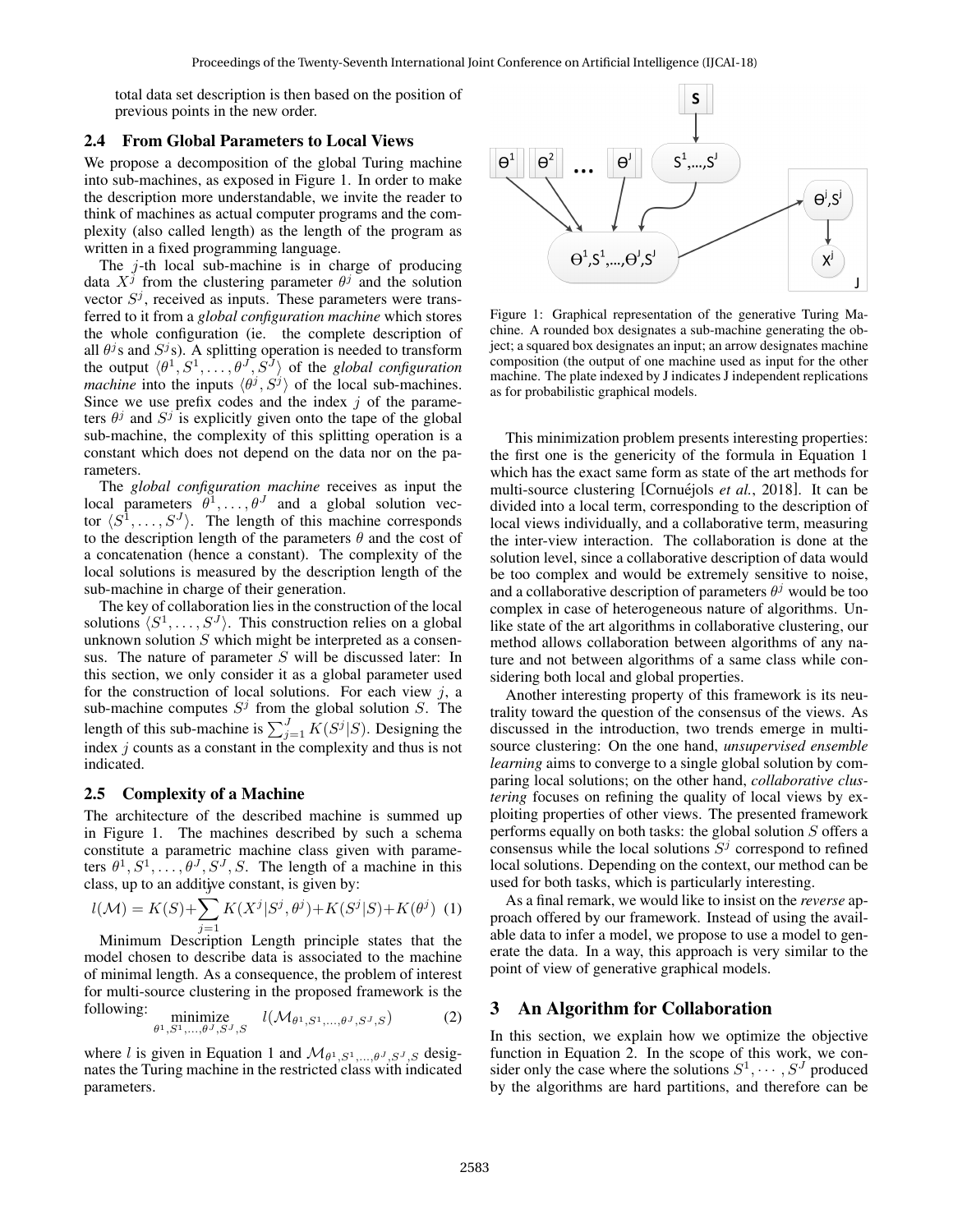described as vectors.

#### 3.1 Forgetting Consensus

Even if the framework offers the opportunity to find a consensus, we focus, in this paper, on refining local solutions. Since S is used only as an intermediate parameter, we can eliminate it from the algorithm.

In the optimization process, the complexity  $K(S^{j}|S)$  can be upper-bounded by  $\min_{i \neq j} K(S^j | S^i)$  since the  $S^i$  are admissible values for  $S$ . With this upper-bound, the solution  $S$ is not needed any longer and can be eliminated from the problem. It is important to note at this point that this change is a purely mathematical trick and has no real foundation in terms of Turing machine description: in this setting, a local solution would be constructed from another local solution, but loops are not prohibited, which is not possible from a physical point of view.

Designing a collaborative algorithm based on the  $\min_{i \neq j} K(\overline{S}^j | S^i)$  upper-bound is possible, but the evaluation of the minimum value requires a comparison of all possible local solutions, which would be extremely costly. We propose to circumvent the problem by considering that the minimal value of complexity is upper-bounded by the average value of relative complexity:

$$
K(S^{j}|S) \le \min_{i \neq j} K(S^{j}|S^{i}) \le \frac{1}{J-1} \sum_{j \neq i} K(S^{j}|S^{i}) \quad (3)
$$

This simplification is coherent with the general objective of state-of-the-art methods in which the collaborative part corresponds to an average consensus measure between local solutions.

### 3.2 Global Approach

Following the model of other collaborative and multi-view algorithms, the optimization is done in 2 steps [Grozavu and Bennani, 2010; Sublime *et al.*, 2017]:

- A local step during which each algorithm  $A<sup>j</sup>$  processes its local view  $X^j$  and produces a first model  $M^j =$  $\langle \theta^j, S^j \rangle$  based only on the local information. These local models are used as initial values.
- A global step during which Equation (2) is optimized.

The key difficulty of the algorithm lies therefore in the global step, and in particular in the estimation of the complexity  $K(S^i|S^j)$ . This term is evaluated by defining a generic Turing machine which transforms a solution vector into another solution vector. The most direct idea for such a machine is to build a naive mapping from  $S^i$  to  $S^j$ . In general, such a mapping does not have any noticeable property: in particular, it is neither injective nor surjective. We propose to encode the mapping as a key-value set  $\langle (1, \mathcal{R}_{j,i}(1)), \ldots, (K_j, \mathcal{R}_{j,i}(K^j)) \rangle$  (where  $K^j$  denotes the number of clusters for algorithm  $A<sup>j</sup>$ ). The function  $\mathcal{R}_{j,i}$  is called a rule and associates each cluster index of  $A<sup>j</sup>$  into a cluster index of  $A<sup>i</sup>$ . Such a mapping is often not sufficient to offer a full description of a transformation from one solution into another: Some exceptions have to be added to describe the exact transformation. An exception is encoded as a tuple

 $(n, k^i) \in \{1, \ldots, N\} \times K^i$  where *n* is the data index,  $k^i$  the cluster index, and  $\dot{N}$  the size of the dataset. An exception overwrites the transformation rule.

Using this language of rules and exceptions, we can evaluate the complexity  $K(S^i|S^j)$  by measuring the length of the corresponding machine, hence the sum of the complexity of rules and the complexity of exceptions, each of them being defined as the sum of the individual complexities of their components. The complexity of rules is then  $K(\mathcal{R}_{j,i}) =$  $K(k^{j})+K(k^{i})$  (cluster  $k^{j}$  is transformed into cluster  $k^{i}$ , or in pseudo-code: if cluster == kj: return ki) and the complexity of an exception  $K(e) = K(n) + K(k^i)$  (*n*-th point is in cluster  $k^i$ , or if point == n: return ki). We choose to encode all elements of a same set with the same number of bits. Any element of a set of  $p$  elements can be encoded on a prefix-machine with  $K(p) \leq \log p + c$  bits (see section 3.1 of [Li and Vitanyi, 2008]) where  $c$  is a constant. In practice, we do not take the constant into account, since we are only interested in variations of complexity. Consequently we choose a machine defined in such a way that the description length  $K(S^i|S^j)$  is equal to:

 $K^j \times (\log K^j + \log K^i) + |\mathcal{E}_{j,i}| \times (\log N + \log K^i)$  (4) where  $|\mathcal{E}_{i,i}|$  corresponds to the number of exceptions in the

mapping. In order to define the mapping in practice, we consider the confusion matrix  $\Omega^{i,j}$  that maps the clusters of  $S^i$  to the clusters of  $S^j$ :

$$
\Omega^{i,j} = \begin{pmatrix} \omega_{1,1}^{i,j} & \cdots & \omega_{1,K_j}^{i,j} \\ \vdots & \ddots & \vdots \\ \omega_{K_i,1}^{i,j} & \cdots & \omega_{K_i,K_j}^{i,j} \end{pmatrix} \text{ where } \omega_{a,b}^{i,j} = |S_a^i \cap S_b^j|
$$
\n(5)

where  $K^{j}$  is the number of clusters considered by algorithm  $A^j$ . From there an *argmax* on each line of  $\Omega^{i,j}$  in Equation 5 gives us the majority mapping rule for each cluster of  $A^i$  into a cluster of  $A^j$ . Using this method, a compression is obtained by defining a general mapping transforming all labels of  $S<sup>i</sup>$  into labels of  $S<sup>j</sup>$  and correcting the errors afterwards. The time complexity to compute all the rules between all solutions vectors using this method is in  $\mathcal{O}(N)$  for solutions vectors of length N.

Given these elements, optimizing Equation 2 consists in searching for the error corrections that would have the most positive impact on the collaborative term  $\sum_{j\neq i} K(S^i|S^j)$ with a minimal impact on the local term  $K(X^{i}|M^{i})$ . Corrections that do not improve the collaborative term or have a negative impact are ignored.

### 3.3 Description of the Algorithm

We decompose the algorithm into three main steps: Local optimization, solution mapping and mapping optimization.

The local optimization step consists in a parallel run of all local clustering algorithms. Because there is no collaboration in the local term in Equation 2, algorithms can run without any interaction. We notice that we do not aim to minimize the expression of complexity directly, but we use standard algorithms instead: The clustering algorithms are seen as research biases for the minimization of complexity.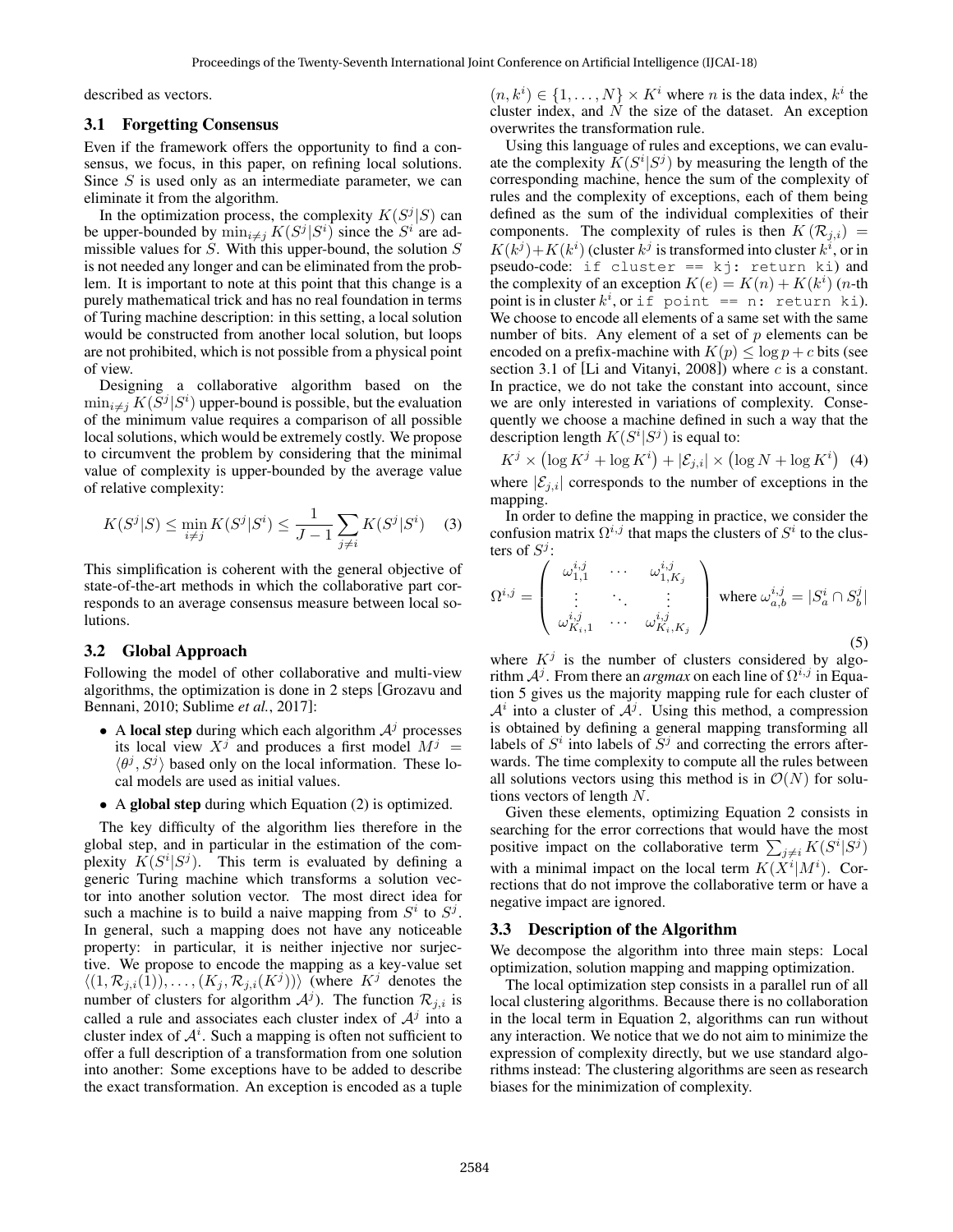The initial solution mapping involves a one-by-one pairing of solutions. The algorithm determines the rules by selecting the maximal cluster associations based on the confusion matrix (as explained in the previous section and in Equation 5). The time complexity of this step is  $\mathcal{O}(N \times J^2)$ . Afterwards, exceptions can be obtained easily (in linear time complexity).

The mapping optimization is the most complex step of the method. Considering that all data points are described independently, this step can be done on all data points in parallel. It consists in removing exceptions one by one until no exception removal makes complexity decrease. A recursive approach has been chosen to determine a consensus for one data with fixed rules . The proposed algorithm removes exceptions one by one in a backtracking process. The advantage of backtracking is that it gives an exact solution. Besides, in case two solutions have the same complexity, the solution with minimal depth in the backtracking tree is selected.

At each step, the algorithm has access to a finite list of exceptions and removes the bad exceptions: from one step to another, the complexity can only decrease. Because the number of possible solutions is finite and the total complexity is necessarily non-negative, the algorithm must converge in a finite number of steps. Hence, no stopping criterion has to be given.

## 4 Experimental Validation

### 4.1 Datasets

In this section, we propose an applicative setting in which we used our proposed method on various multi-view data sets, real and artificial.

We considered the following data sets:

- The Wisconsin Data Breast Cancer (UCI): this data set contains 569 instances with 30 parameters and 2 classes. These 30 parameters contain 10 descriptors for 3 different cells (10 each) of the same patient. This data set can easily be split into 3 views: one for each cell.
- The Spam Base data set (UCI): The Spam Base data set contains 4601 observations described by 57 attributes and a label column: Spam or not Spam (1 or 0). The different attributes can be split into views containing word frequencies, letter frequencies and capital run sequences.
- The VHR Strasbourg data set [Rougier and Puissant, 2014]: it contains the description of 187058 segments extracted from a very high resolution satellite image of the French city of Strasbourg. Each segment is described by 27 attributes that can be split between radiometical attributes, shape attributes, and texture attributes. Furthermore, the color attributes can also be split between Red, Blue and near-infrared attributes. The data set is provided with a partial hybrid ground-truth containing 15 expert classes.
- The Battalia3 data set (artificial): Battalia3 is an artificial dataset created using the exoplanet random generator from the online game Battalia.fr; This data set describes 2000 randomly generated exoplanets with 27 numerical attributes and their associated class (6 classes).

The attributes can be split between system and orbital parameters (7 attributes), planet characteristics (10 attributes) and atmospheric characteristics (10 attributes).

• The "MV2" data set (artificial): a data set created specifically to test this kind of algorithm. It features 2000 randomly generated data, split into 4 views of 6 attributes each, and a total of 4 classes. All attributes were generated either from Gaussian distributions with parameters linked to the matching class, or are random noise, or are linear combinations of other attributes.

| Dataset               | Size   | <b>Attributes</b> | Views |
|-----------------------|--------|-------------------|-------|
| <b>WDBC</b>           | 569    | 30                |       |
| SpamBase              | 4601   | 57                |       |
| <b>VHR Strasbourg</b> | 187058 | 27                |       |
| Battalia3             | 2000   |                   |       |
| MV2.                  | 2000   | 74                |       |

### 4.2 Experimental Results

To assess the effectiveness of our proposed method, in this section we propose an experiment in which we compare it with four other collaborative and multi-view methods from the literature: the entropy based collaborative clustering (EBCC) [Sublime *et al.*, 2017], a re-implementation of the multi-view EM algorithm [Bickel and Scheffer, 2005], the collaborative GTM algorithm [Ghassany *et al.*, 2012] and the collaborative SOM algorithm [Nistor Grozavu, 2009]. For fairness purposes, with collaborative GTM, collaborative SOM and MV-EM all being based on Gaussian Mixture models, we used both our proposed method and the EBCC algorithm with GMM clustering algorithms as well.

The 3 methods are compared using two unsupervised indexes: the Davies-Bouldin index [D.L. Davies, 1979] (DBI) and the Silhouette index [Rousseeuw, 1987] (Sil.), both of which assess in different ways the quality of the cluster in terms of compacity and whether or not they are well separated. The Davies-Bouldin index is a positive not normalized index the value of which is better when it is lower. The Silhouette index is a normalized index which takes values between -1 and 1, 1 being the best possible value.

Furthermore, since all data sets were acquired from originally supervised problems, they were all provided with available labels. Consequently, in our experiments, we also used the Rand Index [Rand, 1971] based on the original classes as an external index.

For VHR Strasbourg dataset, the runtime (without the initial local clusterings) was less than one hour with parallel computing, a couple hours otherwise. For other data the runtime ranged from less than one second to 2-3 minutes for larger data sets.

In Table 2, we show the average results achieved on the unsupervised indexes at the end for the multi-view or collaborative process. The results for the supervised indexes (Rand index) are shown in Table 3. Both the Davies-Bouldin index and the Silhouette index where computed using the partitions found on the local views and the complete data as reference.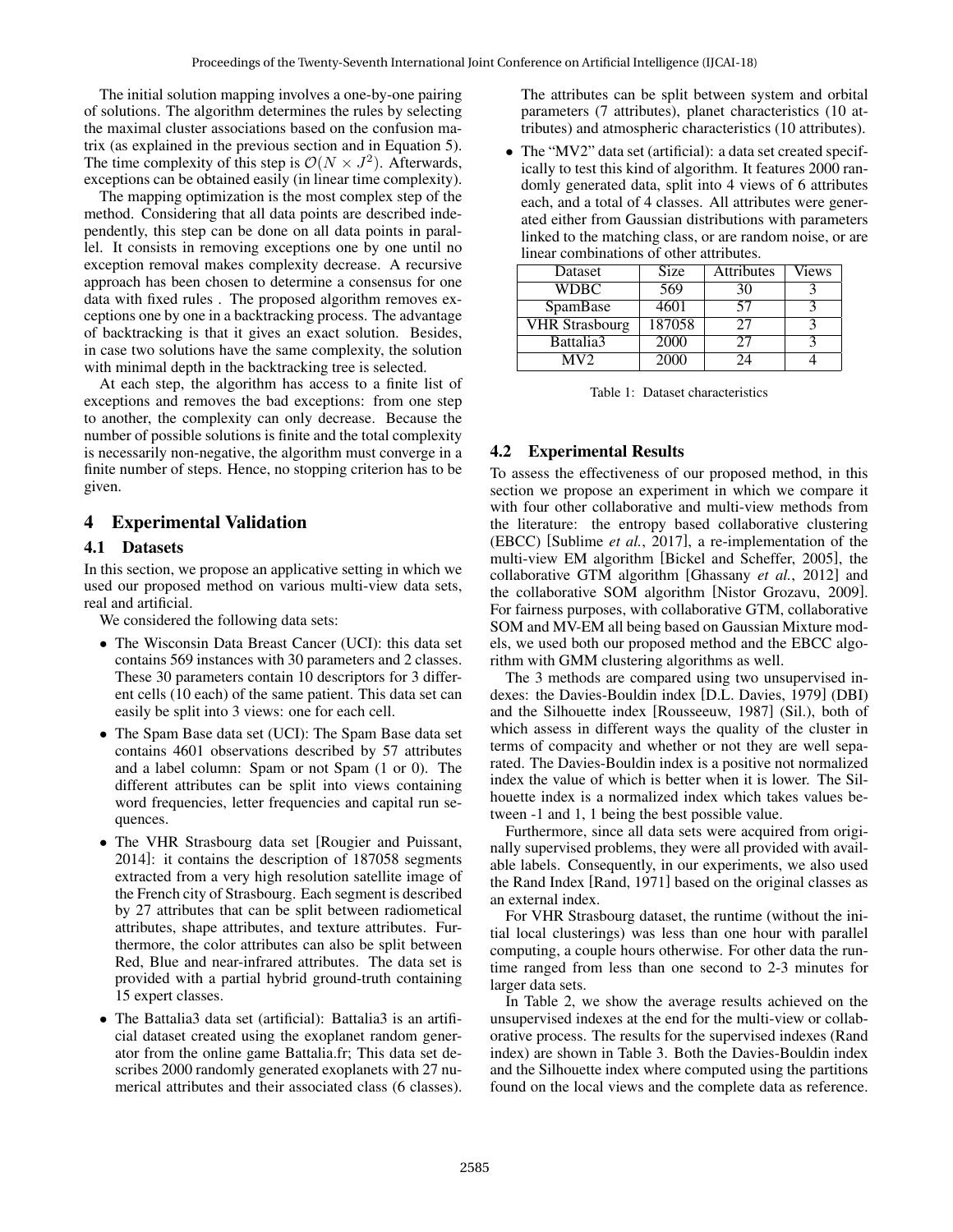Proceedings of the Twenty-Seventh International Joint Conference on Artificial Intelligence (IJCAI-18)

| Dataset               | <b>Our Model</b> |                  | <b>MV-EM</b> |       | <b>EBCC</b> |       | $GTM^{col}$ |                          | $SOM^{col}$                  |       |
|-----------------------|------------------|------------------|--------------|-------|-------------|-------|-------------|--------------------------|------------------------------|-------|
|                       | DBI              | Sil.             | DBI          | Sil.  | DBI         | Sil.  | DBI         | Sil.                     | <b>DBI</b>                   | Sil.  |
| <b>WDBC</b>           | 0.98             | 0.55             | .63          | 0.42  | .63         | 0.42  | .8          | 0.37                     | .68                          | 0.41  |
| SpamBase              | 3.08             | 0.19             | 4.77         | 0.086 | 4.73        | 0.085 | 4.60        | 0.093                    | 4.35                         | 0.113 |
| <b>VHR Strasbourg</b> | 3.46             | 14<br>$\theta$ . | 3.21         | 0.12  | 2.89        | 0.175 | -           | $\overline{\phantom{a}}$ | $\qquad \qquad \blacksquare$ | -     |
| Battalia3             | 2.29             | 0.34             | 2.43         | 0.16  | 2.83        | 0.14  | 2.68        | 0.35                     | 2.51                         | 0.25  |
| MV2                   | 1.61             | 0.37             | .34          | 0.35  | 1.34        | 0.35  | 1.61        | 0.38                     | .44                          | 0.39  |

Table 2: Experimental results: raw average results on unsupervised indexes

| Dataset / Rand        | <b>Our Model</b> | <b>MV-EM</b> | <b>EBCC</b> | $GTM^{col}$ | $SOM^{col}$ |
|-----------------------|------------------|--------------|-------------|-------------|-------------|
| WDBC-                 | 0.95             | 0.79         | 0.87        | 0.96        | 0.97        |
| SpamBase              | 0.76             | 0.74         | 0.86        | 0.83        | 0.84        |
| <b>VHR Strasbourg</b> | 0.78             | 0.73         | 0.75        |             |             |
| Battalia3             | 0.86             | 0.78         | 0.80        | 0.78        | 0.79        |
| MV2.                  | 0.93             | 0.93         | 0.93        | 0.90        | 0.90        |

Table 3: Experimental results: raw average results on the Rand Index



Figure 2: Radar maps for Silhouette and Rand Index on the datasets of interest.

The absence of results for both collaborative GTM and SOM algorithms for the VHR Strasbourg dataset is due to the fact that neither of these algorithms was able to provide a result in a reasonable amount of time.

In Figure 2, we show a radar map made from the Silhouette and Rand Index tables. As one can see from the figure, our method overall outperforms the other algorithms with a much larger area coverage and we still achieve close to state of the art results with datasets for which our method is not the best one. Without surprises, the older MV-EM algorithm has the overall worst performances, followed by Kohonen maps based collaborative algorithms and then the more recent Entropy based collaborative Framework (EBCC) which sometimes has better results than our proposed method albeit with a smaller coverage area in both supervised and unsupervised indexes. Furthermore, unlike the collaborative SOM and GTM algorithms, our method does scale to relatively large dataset like VHR Strasbourg. We would like to point out that scaling is not an issue here, neither in terms of number of data nor in terms of number of features. As explained in the paper, each data can be treated separately, so a parallel run can be done. Moreover, time complexity depends on the local complexities (which are, in general, linear in the number of features). These results highlight the strength of our method, and come to back up its strong theoretical background -compared with the other competitors- with good experimental performance.

## 5 Conclusion

In this paper, we have proposed a new perspective on the problem of multi-source clustering. Inspired by algorithmic information theory, we reduced the problem to a model selection over a well-defined set of Turing machines. Compared to state of the art methods, our methodology is based on a wellknown theoretical background and does not rely on heuristics. Besides, its strength is highlighted by excellent experimental results both for artificial and real data, with a naive and parameter-free algorithm.

The study proposed here is just one of the various approaches to the problem. First, the properties of the designed algorithms have to be investigated from a theoretical point of view, in particular in the direction of stability. In addition, our focus was on collaborative clustering but an adaptation of our method to unsupervised ensemble learning (finding consensus) comes directly.